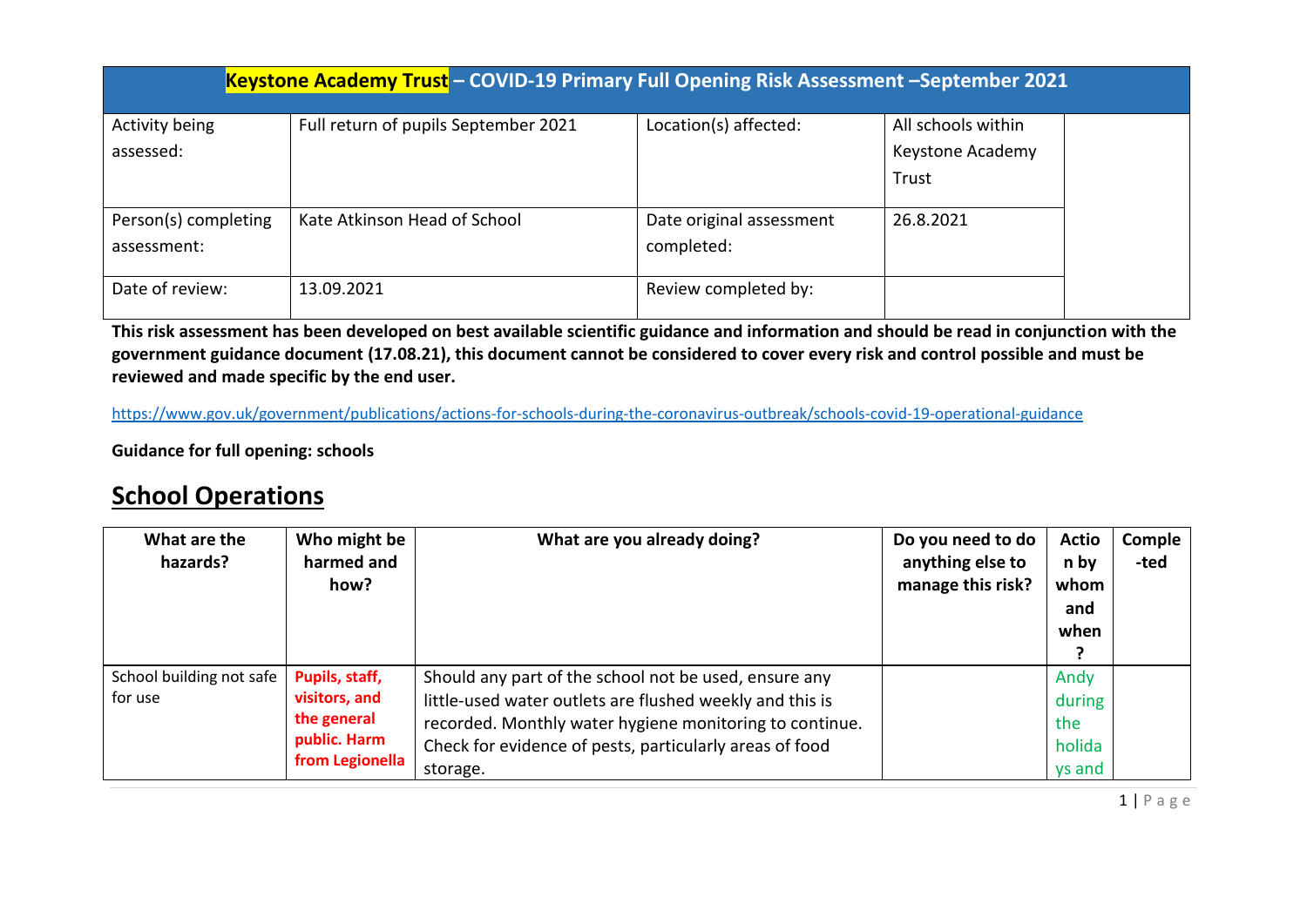| What are the<br>hazards?                                                                                 | Who might be<br>harmed and<br>how?                                                                        | What are you already doing?                                                                                                                                                                                                                                                                                                                                                                                                                                                                                                                                                                                                                                                                                                       | Do you need to do<br>anything else to<br>manage this risk?                                                                              | <b>Actio</b><br>n by<br>whom<br>and<br>when<br>7    | Comple<br>-ted |
|----------------------------------------------------------------------------------------------------------|-----------------------------------------------------------------------------------------------------------|-----------------------------------------------------------------------------------------------------------------------------------------------------------------------------------------------------------------------------------------------------------------------------------------------------------------------------------------------------------------------------------------------------------------------------------------------------------------------------------------------------------------------------------------------------------------------------------------------------------------------------------------------------------------------------------------------------------------------------------|-----------------------------------------------------------------------------------------------------------------------------------------|-----------------------------------------------------|----------------|
|                                                                                                          | infection,<br>pests, damaged<br>buildings,<br>missed<br>statutory<br>inspections and<br>fire              | Ensure all statutory maintenance inspections are all up to<br>date.<br>To ensure fire safety, the following need to be carried out<br>before reopening:<br>Fire alarm test<br>$\bullet$<br>Visual check of fire extinguishers<br><b>Emergency light test</b><br>Review fire risk assessment - if you are making any<br>changes to the school's operation ie one way<br>system, using additional areas of the school, you<br>will need to review your Fire risk assessment.<br>Review fire evacuation plans<br>$\bullet$<br>Fire procedure to be reviewed in light of changes and a fire<br>drill carried out in the second week of September<br>Check your building for any damage/attempted break in in<br>advance of reopening. |                                                                                                                                         | cleani<br>ng<br>staff<br>on<br>traini<br>ng<br>days |                |
| Contracting COVID-19<br>from being in the<br>school environment<br>by contact with an<br>infected person | Pupils, staff,<br>visitors, and<br>the general<br>public<br>becoming<br>infected with<br><b>COVID-19:</b> | Staff will be asked to opt in to test twice a week using LFD<br>test. Tests will take place on Monday and Thursday<br>mornings - staff testing positive must confirm with a PCR<br>test. Even if they are asymptomatic they must still isolate<br>for 10 days. If they develop symptoms, they must restart<br>their 10 day isolation.<br>Staff, pupils or visitors who have tested positive for COVID-<br>19 are not allowed into the school premises until they have                                                                                                                                                                                                                                                             | <b>Re-send clear</b><br>guidance to all<br>staff and<br>parents/carers of<br>pupils - 1.9.21<br>Have a procedure<br>in place to isolate |                                                     |                |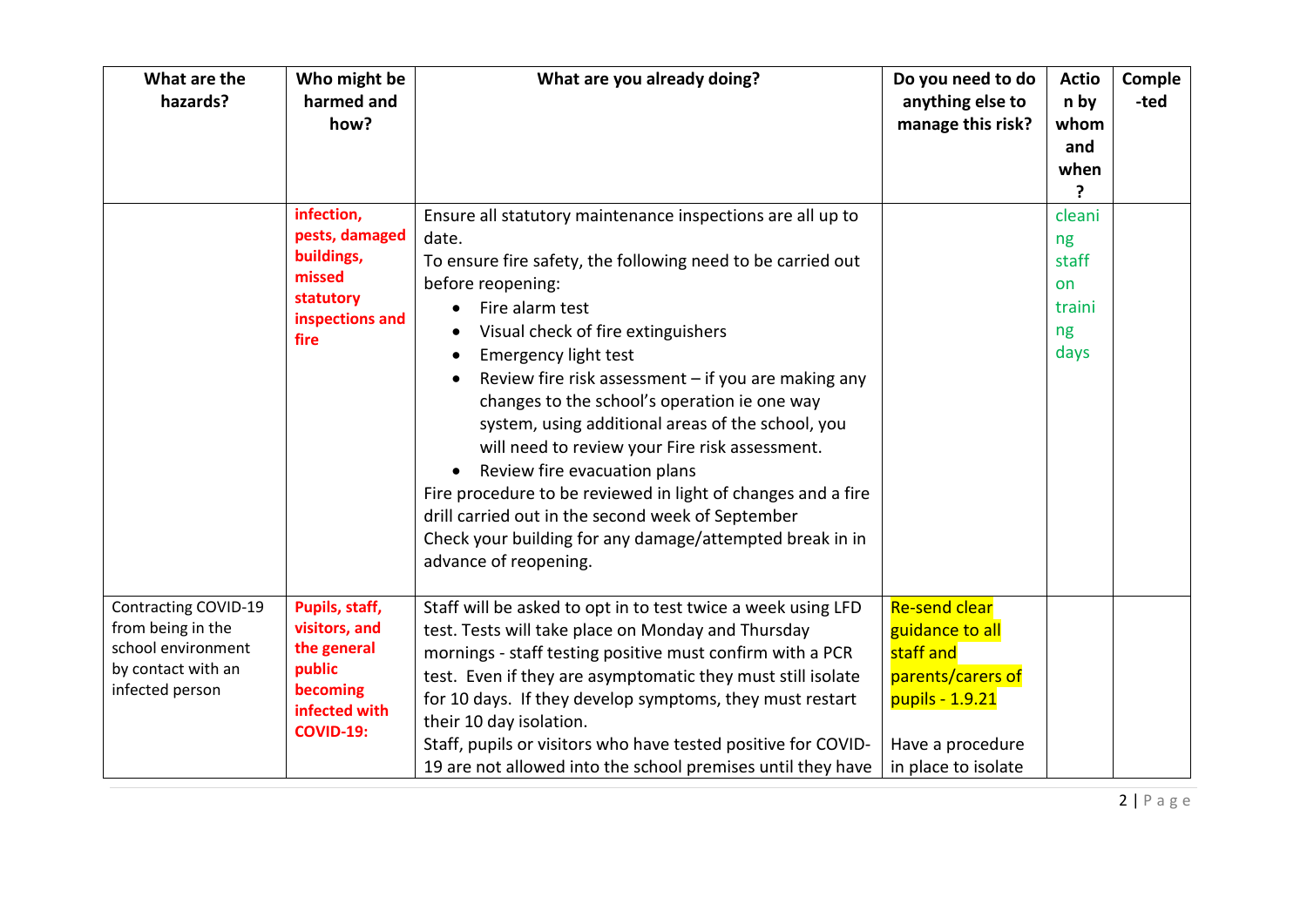| What are the<br>hazards?                                                                | Who might be<br>harmed and<br>how?                       | What are you already doing?                                                                                                                                                                                                                                                                                                                                                                                                                                                                                                                                                                                                                                                                                                                                                                                                                                                                                                                                        | Do you need to do<br>anything else to<br>manage this risk?                                                                                                       | <b>Actio</b><br>n by<br>whom | Comple<br>-ted |
|-----------------------------------------------------------------------------------------|----------------------------------------------------------|--------------------------------------------------------------------------------------------------------------------------------------------------------------------------------------------------------------------------------------------------------------------------------------------------------------------------------------------------------------------------------------------------------------------------------------------------------------------------------------------------------------------------------------------------------------------------------------------------------------------------------------------------------------------------------------------------------------------------------------------------------------------------------------------------------------------------------------------------------------------------------------------------------------------------------------------------------------------|------------------------------------------------------------------------------------------------------------------------------------------------------------------|------------------------------|----------------|
|                                                                                         |                                                          |                                                                                                                                                                                                                                                                                                                                                                                                                                                                                                                                                                                                                                                                                                                                                                                                                                                                                                                                                                    |                                                                                                                                                                  | and<br>when<br>?             |                |
| Parent refuses to have                                                                  | <b>Pupils</b>                                            | self-isolated for the recommended government period of<br>10 days; if the individual continues to have a raised<br>temperature or continues to display symptoms, they are<br>required to remain away from school until a normal<br>temperature can be maintained.<br>If an individual has symptoms, undertakes a COVID-19 test<br>and this is negative; on informing the school of a negative<br>test, they will be able to return to school.<br>Government self-isolation guidance<br>If a staff member or child tests positive, close contacts do<br>not have to self isolate if they are under 18 and/or have<br>received two doses of the vaccine. Contact tracing will<br>now be completed by NHS track and trace - not the school.<br>Guidance regarding Reporting Threshold will be followed and<br>additional advice will be sought if 5 pupils or staff<br>test positive within a 10 day period.<br>The Symptomatic child would be treated as if they had | pupils that appear<br>symptomatic on<br>site until collected<br>Refer staff who<br>display symptoms<br>for testing via the<br><b>Employer Referral</b><br>Portal |                              |                |
| their symptomatic child<br>tested- Continued<br>attendance could lead<br>to more cases. | increased risk<br>of transmission                        | tested positive and be asked to remain at home for 10<br>days. Home learning would be provided.                                                                                                                                                                                                                                                                                                                                                                                                                                                                                                                                                                                                                                                                                                                                                                                                                                                                    |                                                                                                                                                                  |                              |                |
| Congestion or<br>inability to<br>adequately socially<br>distance when                   | Pupils, staff,<br>visitors, and<br>the general<br>public | Children to enter via external classroom doors to minimise<br>gatherings.<br>Families requested to only send one adult per family group<br>to drop off and collect pupils to reduce potential                                                                                                                                                                                                                                                                                                                                                                                                                                                                                                                                                                                                                                                                                                                                                                      | Re-send clear<br>guidance to all<br>staff and<br>parents/carers of                                                                                               | <b>SLT</b>                   |                |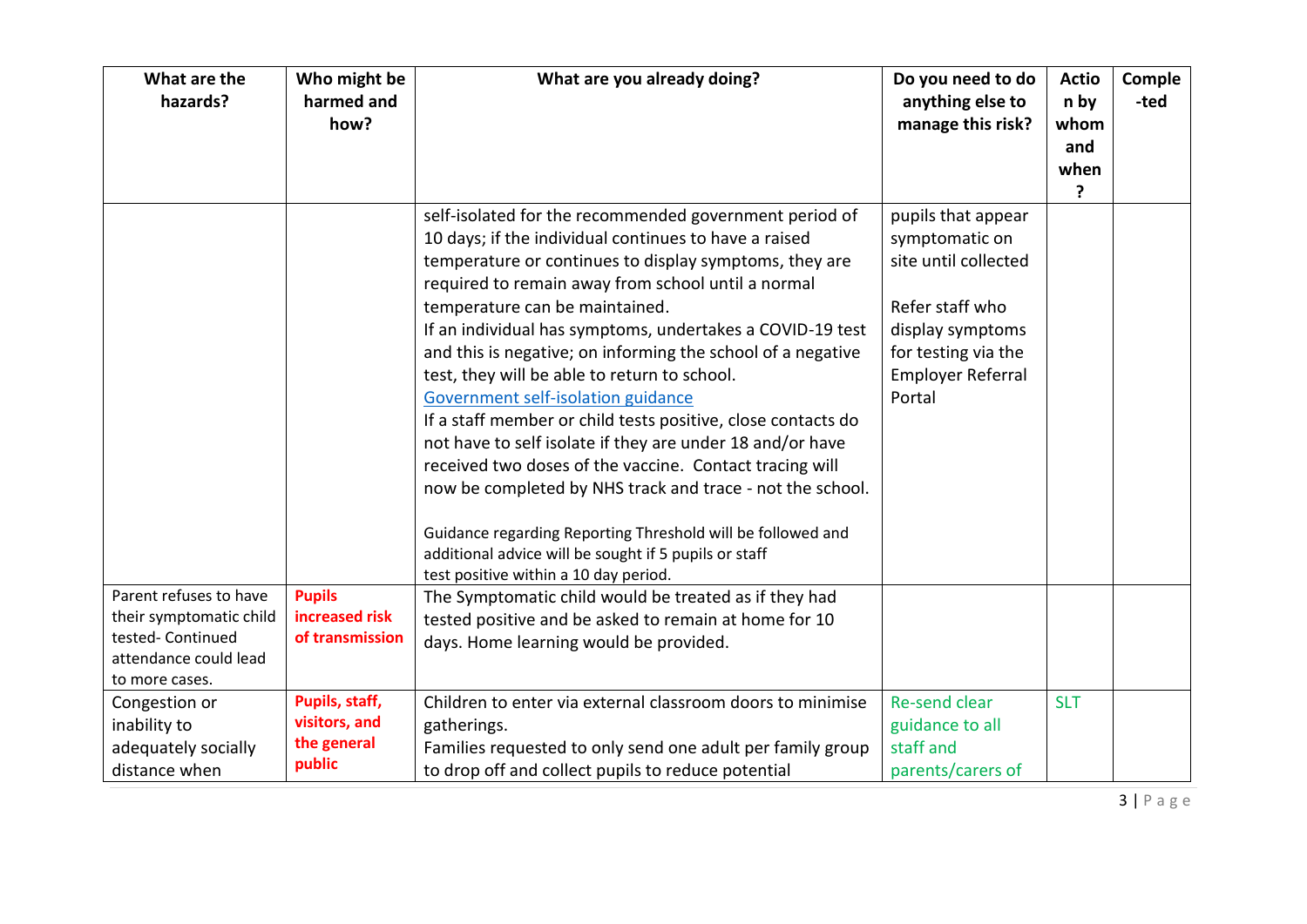| What are the<br>hazards?                                                                             | Who might be<br>harmed and<br>how?                                                    | What are you already doing?                                                                                                                                                                                                                                                                                                                                                                                                                                                                                                                                                                                                                                                                                                                                                                                                                                                                                                                                                                                                                                                             | Do you need to do<br>anything else to<br>manage this risk?                                                                                                               | <b>Actio</b><br>n by<br>whom<br>and<br>when<br>? | Comple<br>-ted |
|------------------------------------------------------------------------------------------------------|---------------------------------------------------------------------------------------|-----------------------------------------------------------------------------------------------------------------------------------------------------------------------------------------------------------------------------------------------------------------------------------------------------------------------------------------------------------------------------------------------------------------------------------------------------------------------------------------------------------------------------------------------------------------------------------------------------------------------------------------------------------------------------------------------------------------------------------------------------------------------------------------------------------------------------------------------------------------------------------------------------------------------------------------------------------------------------------------------------------------------------------------------------------------------------------------|--------------------------------------------------------------------------------------------------------------------------------------------------------------------------|--------------------------------------------------|----------------|
| accessing or leaving<br>school grounds                                                               | becoming<br>infected with<br><b>COVID-19:</b>                                         | overcrowding; only children of primary school age or under<br>to accompany adult if it is not possible for them to be at<br>home with another responsible person.<br>Classes/year groups given clear information about<br>gates/times for drop off and collection.<br>If children will not leave their parent, they must return<br>home.<br>Children should wash their hands then sit at their desk and<br>complete their morning task. All teachers should be in their<br>classroom prior to the arrival of their first child. Children<br>with external handwashing facilities will clean their hands<br>before entering the building.<br>For collection, parents will collect children from the<br>external classroom door; once child(ren) and parent/carer<br>reunited, parent/carer requested to leave site immediately<br>by designated gate. Staff to dismiss children at the<br>designated end of the school day (Rec KS1 3.10pm and KS2<br>3.15pm) Children should not be allowed to leave before<br>these times.<br>All staff to enter and exit by the main school entrance. | pupils<br>Line up points with<br>social distancing<br>measures to be put<br>in place on<br>playground<br>*This may have to<br>be adjusted if<br>heavy rain on<br>arrival |                                                  |                |
| Congestion or<br>inability to<br>adequately socially<br>distance when pupils<br>accessing or leaving | Pupils, staff,<br>visitors, and<br>the general<br>public<br>becoming<br>infected with | Following outdoor activities, staff to walk their designated<br>group into the building directly into their classroom via<br>each room's external door in a controlled manner.                                                                                                                                                                                                                                                                                                                                                                                                                                                                                                                                                                                                                                                                                                                                                                                                                                                                                                          |                                                                                                                                                                          | <b>Teach</b><br>ers                              |                |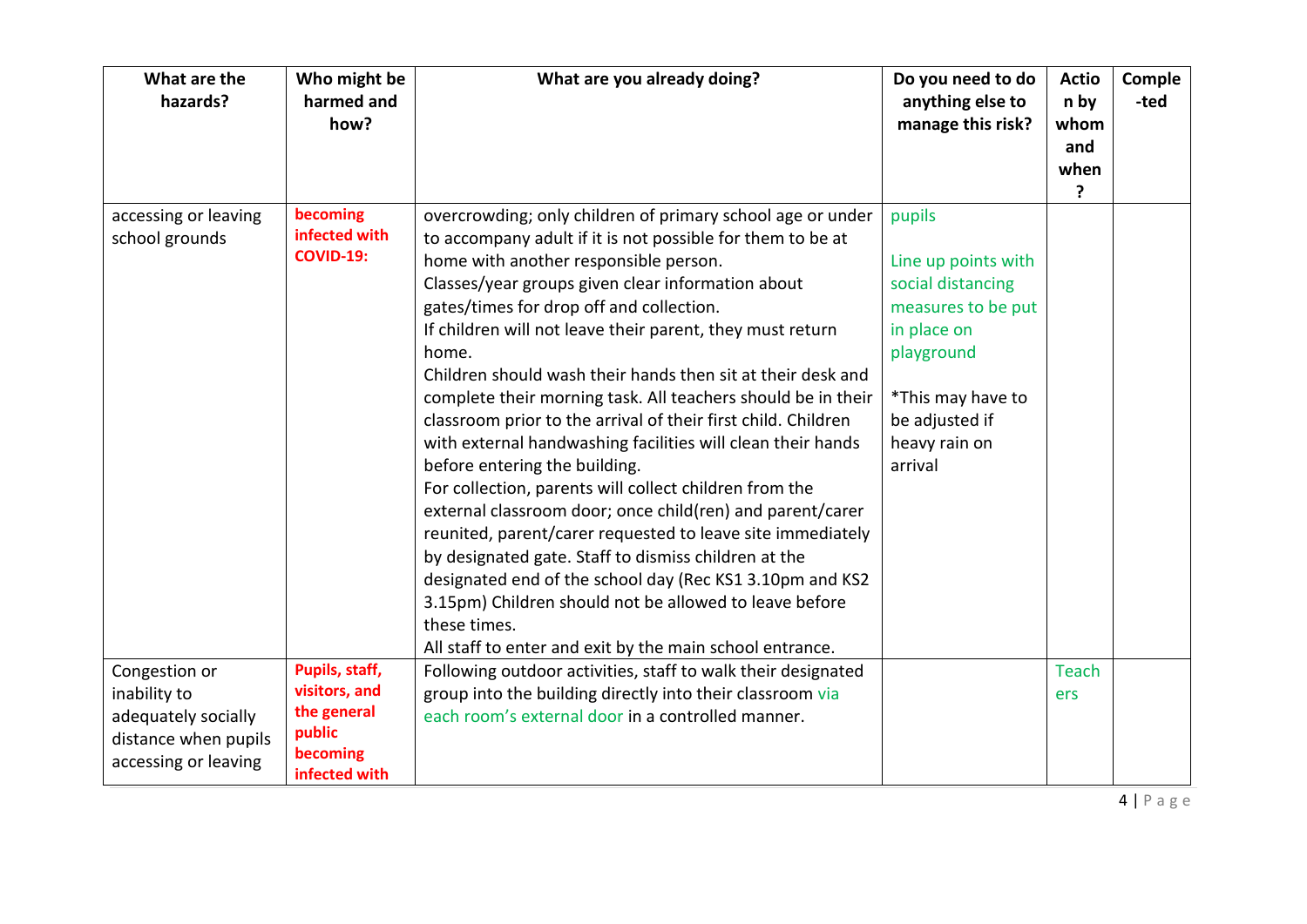| What are the<br>hazards?                 | Who might be<br>harmed and<br>how?                                                                        | What are you already doing?                                                                                                                                                                                                                                                                                                                                                                                                                                                                                                                                                                                                                                                                                                                                                                                                                                                                                                                                                                                                                                   | Do you need to do<br>anything else to<br>manage this risk?                        | <b>Actio</b><br>n by<br>whom<br>and<br>when<br>?                                                                                                             | Comple<br>-ted |
|------------------------------------------|-----------------------------------------------------------------------------------------------------------|---------------------------------------------------------------------------------------------------------------------------------------------------------------------------------------------------------------------------------------------------------------------------------------------------------------------------------------------------------------------------------------------------------------------------------------------------------------------------------------------------------------------------------------------------------------------------------------------------------------------------------------------------------------------------------------------------------------------------------------------------------------------------------------------------------------------------------------------------------------------------------------------------------------------------------------------------------------------------------------------------------------------------------------------------------------|-----------------------------------------------------------------------------------|--------------------------------------------------------------------------------------------------------------------------------------------------------------|----------------|
| school building                          | <b>COVID-19:</b>                                                                                          |                                                                                                                                                                                                                                                                                                                                                                                                                                                                                                                                                                                                                                                                                                                                                                                                                                                                                                                                                                                                                                                               |                                                                                   |                                                                                                                                                              |                |
| Ineffective personal<br>hygiene measures | Pupils, staff,<br>visitors, and<br>the general<br>public<br>becoming<br>infected with<br><b>COVID-19:</b> | Robust handwashing promoted. All schools to display<br>posters and promote in age appropriate ways. All pupils<br>must wash hands:<br>- on arrival at school<br>- After using the toilet<br>- after breaks<br>-before eating<br>The youngest children and those with complex or<br>behavioural needs should be supported to wash their<br>hands properly- This could be by singing a hand washing<br>song or by physically supporting a child to wash their hands<br>by standing behind or beside them.<br>Staff and pupils are requested to wash hands prior to<br>leaving home in the morning and then on entering the<br>school building - classrooms staff should go straight to<br>their classrooms to wash their hands. Non class based<br>staff should wash their hands in the staff toilets.<br>All staff and pupils must wash their hands for a minimum<br>of 20 seconds with liquid soap and running water on arrival<br>at school, following use of toilet facilities, before eating<br>and after a bout of coughing/sneezing or following outside | Ensure sufficient<br>disposable tissues<br>are available in<br>school.<br>Display | <b>Site</b><br><b>Mana</b><br>ger to<br>ensur<br>e<br>suffici<br>ent<br>stocks<br>of<br>tissue<br>S,<br>hand<br>sanitis<br>er are<br>maint<br>ained<br>ongoi |                |
|                                          |                                                                                                           | play and after any transition between activities.                                                                                                                                                                                                                                                                                                                                                                                                                                                                                                                                                                                                                                                                                                                                                                                                                                                                                                                                                                                                             | handwashing                                                                       | ng.                                                                                                                                                          |                |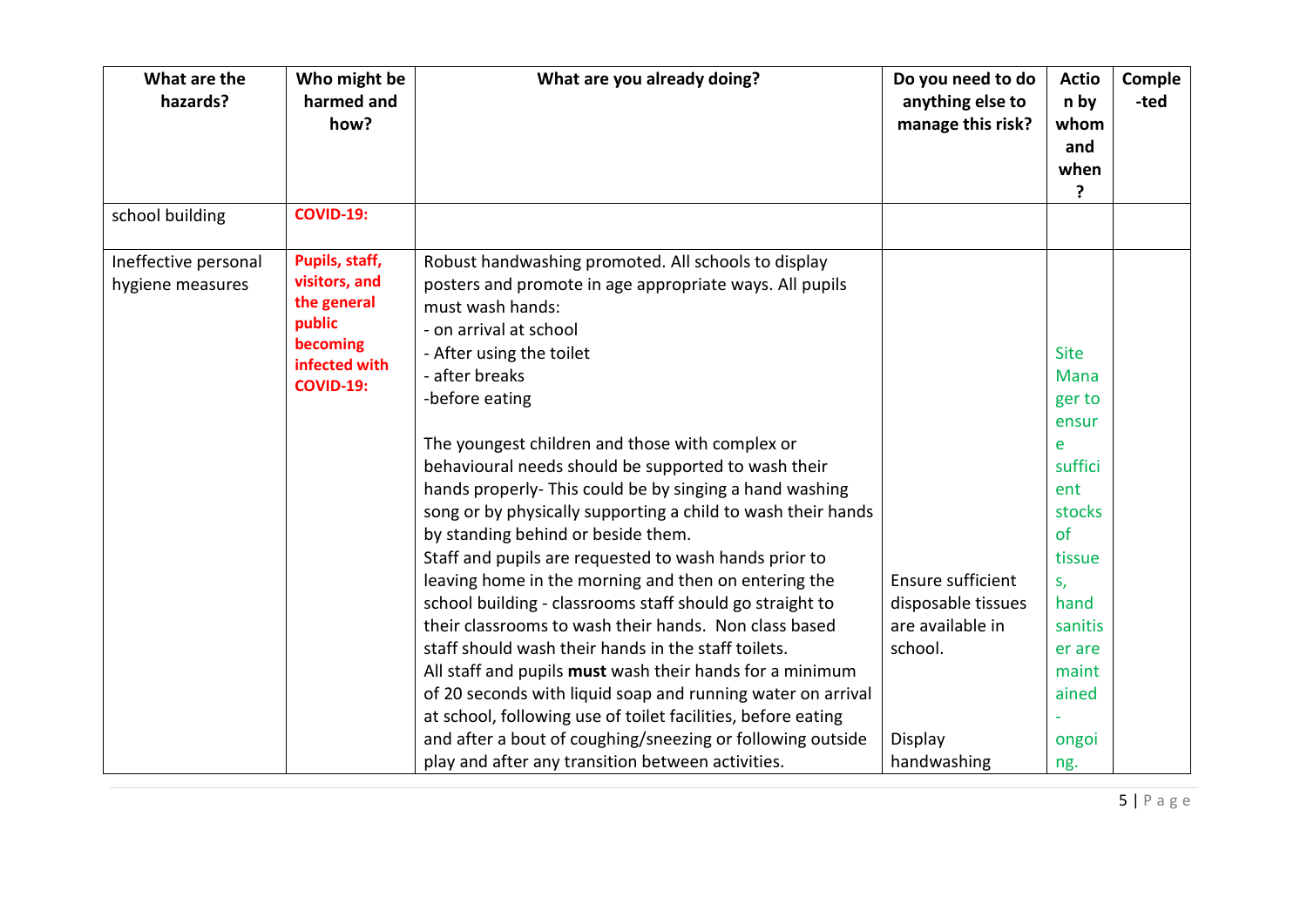| What are the<br>hazards? | Who might be<br>harmed and<br>how? | What are you already doing?                                                  | Do you need to do<br>anything else to<br>manage this risk? | <b>Actio</b><br>n by<br>whom<br>and<br>when<br>? | Comple<br>-ted |
|--------------------------|------------------------------------|------------------------------------------------------------------------------|------------------------------------------------------------|--------------------------------------------------|----------------|
|                          |                                    | Staff and pupils encouraged to follow the Catch it, Bin it,                  | posters by all sinks                                       |                                                  |                |
|                          |                                    | Kill it protocol - disposable tissues or toilet tissue is                    |                                                            |                                                  |                |
|                          |                                    | available in classrooms and staff areas and to be                            | Display Catch it Kill                                      |                                                  |                |
|                          |                                    | immediately placed in a bin or flushed down a toilet                         | it Bin it Posters                                          |                                                  |                |
|                          |                                    | following use - used tissues must not be left on desks or<br>other surfaces. | around school                                              |                                                  |                |
|                          |                                    | Ensure stock of disposable tissues held in each classroom.                   |                                                            |                                                  |                |
|                          |                                    | Lidded bins to be available in all classrooms for used                       | Ensure sufficient                                          |                                                  |                |
|                          |                                    | tissues and emptied daily.                                                   | hand sanitiser is                                          |                                                  |                |
|                          |                                    | Posters are displayed by sinks to show how to effectively<br>wash hands.     | available.                                                 |                                                  |                |
|                          |                                    | Catch it, Bin it, Kill it posters displayed around the school.               |                                                            |                                                  |                |
|                          |                                    | Hand sanitiser available for staff who are unable to leave                   |                                                            |                                                  |                |
|                          |                                    | classrooms or use sinks in classroom whilst supervising                      |                                                            |                                                  |                |
|                          |                                    | pupils.                                                                      |                                                            |                                                  |                |
|                          |                                    | Hand sanitiser is available but should be used in addition to                |                                                            |                                                  |                |
|                          |                                    | hand washing or where handwashing is not accessible                          |                                                            |                                                  |                |
|                          |                                    | rather than a general alternative to handwashing.                            |                                                            |                                                  |                |
| Possible of ingestion    | <b>Pupils</b>                      | Adults to ensure that all hand sanitiser to be kept out of                   |                                                            |                                                  |                |
| of alcohol based         |                                    | reach of children and dispensed by an adult at routine                       |                                                            |                                                  |                |
| hand sanitiser           |                                    | times/when needed.                                                           |                                                            |                                                  |                |
| Possible                 | Pupils, staff,                     | Face coverings are no longer advised in primary schools -                    | Consider what                                              |                                                  |                |
| contamination in         | visitors, and                      | staff may choose to wear them if they want. Clear visors                     | room could you                                             |                                                  |                |
| reception areas and      | the general                        | may also be worn.                                                            | use for meetings                                           |                                                  |                |
| office                   | public                             | Parents are not allowed into reception area without an                       | with easy access                                           |                                                  |                |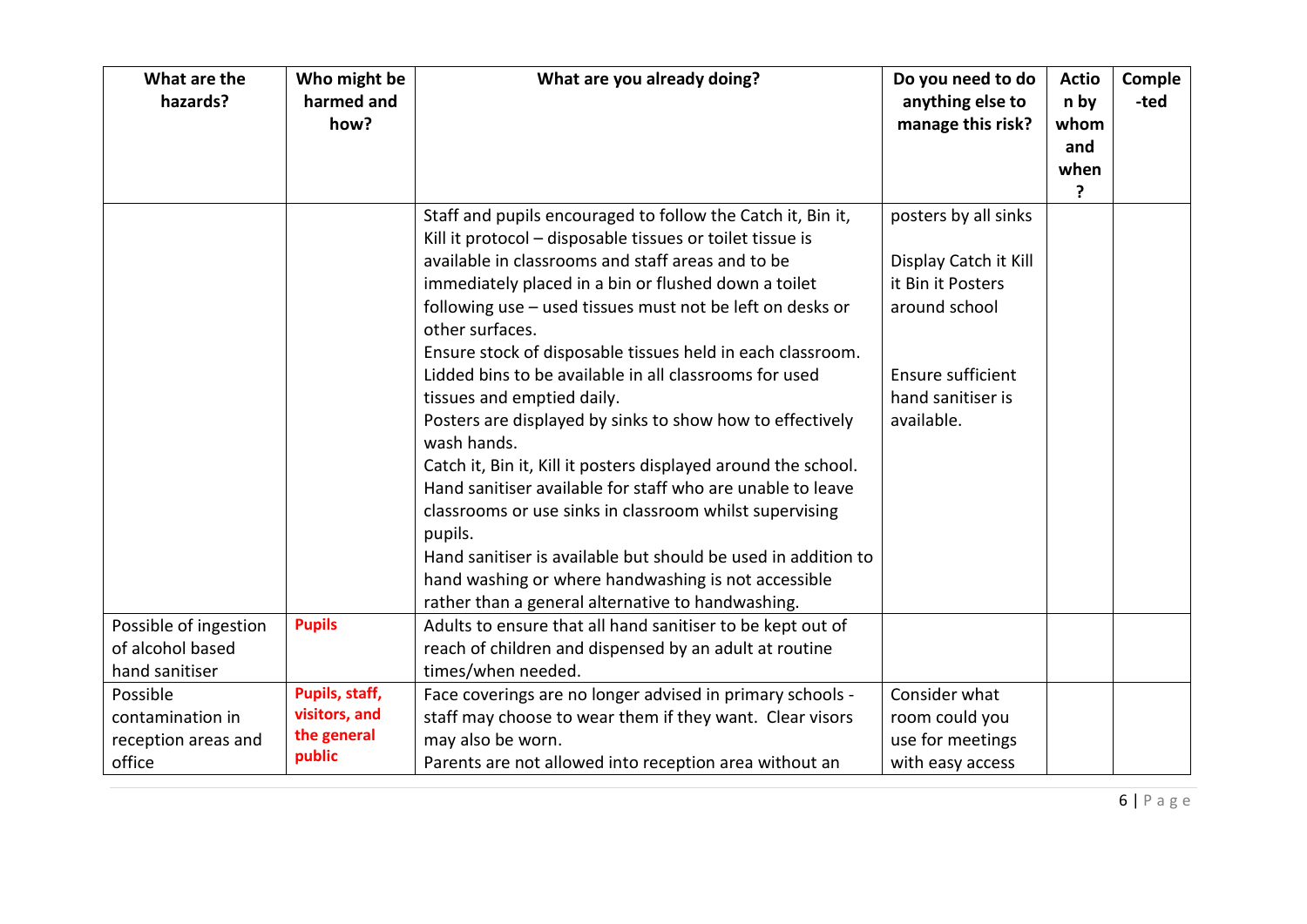| What are the<br>hazards?                                                      | Who might be<br>harmed and<br>how?                                                                        | What are you already doing?                                                                                                                                                                                                                                                                                                                                                                                                                                                                                                                                                                                                                                                                                                                                                                                                                                                                                                                                       | Do you need to do<br>anything else to<br>manage this risk? | <b>Actio</b><br>n by<br>whom<br>and<br>when<br>?                                                                                                                   | Comple<br>-ted |
|-------------------------------------------------------------------------------|-----------------------------------------------------------------------------------------------------------|-------------------------------------------------------------------------------------------------------------------------------------------------------------------------------------------------------------------------------------------------------------------------------------------------------------------------------------------------------------------------------------------------------------------------------------------------------------------------------------------------------------------------------------------------------------------------------------------------------------------------------------------------------------------------------------------------------------------------------------------------------------------------------------------------------------------------------------------------------------------------------------------------------------------------------------------------------------------|------------------------------------------------------------|--------------------------------------------------------------------------------------------------------------------------------------------------------------------|----------------|
|                                                                               | becoming<br>infected with<br><b>COVID-19:</b>                                                             | appointment.<br>Parents/carers advised to contact school by phone/email if<br>they need to speak to a teacher or member of SLT and in<br>exceptional circumstances essential meetings will be<br>arranged and accommodated either outside or in a<br>planned manner within the building.                                                                                                                                                                                                                                                                                                                                                                                                                                                                                                                                                                                                                                                                          | and sufficient<br>space?                                   |                                                                                                                                                                    |                |
| Possible<br>contamination within<br>classroom/teaching<br>and learning spaces | Pupils, staff,<br>visitors, and<br>the general<br>public<br>becoming<br>infected with<br><b>COVID-19:</b> | There is no need to keep children in bubbles or sat in<br>consistent groups within a class.<br>Classrooms with external door direct to the outside to be<br>used where possible.<br>Tables can now be arranged in groups and do not have to<br>be forward facing.<br>Outdoor learning to be considered and undertaken.<br>Communal equipment no longer needs to be quarantined<br>or cleaned after each use but regular cleaning of<br>equipment is still recommended.<br>Windows to be opened to provide fresh air to be circulated<br>within classroom and learning areas. All class rooms to<br>have natural ventilation (internal classrooms have a fresh<br>air ventilation system which extracts 'old' air). Natural<br>ventilation - opening windows (in cooler weather windows<br>should be opened just enough to provide constant<br>background ventilation) Opening internal and external<br>doors can also assist with creating a throughput of air if |                                                            | Revie<br>W<br>cleani<br>ng<br>proce<br>dure<br>with<br><b>Site</b><br>Mana<br>ger<br>prior<br>to<br>Septe<br>mber<br><b>Site</b><br><b>Mana</b><br>ger to<br>ensur |                |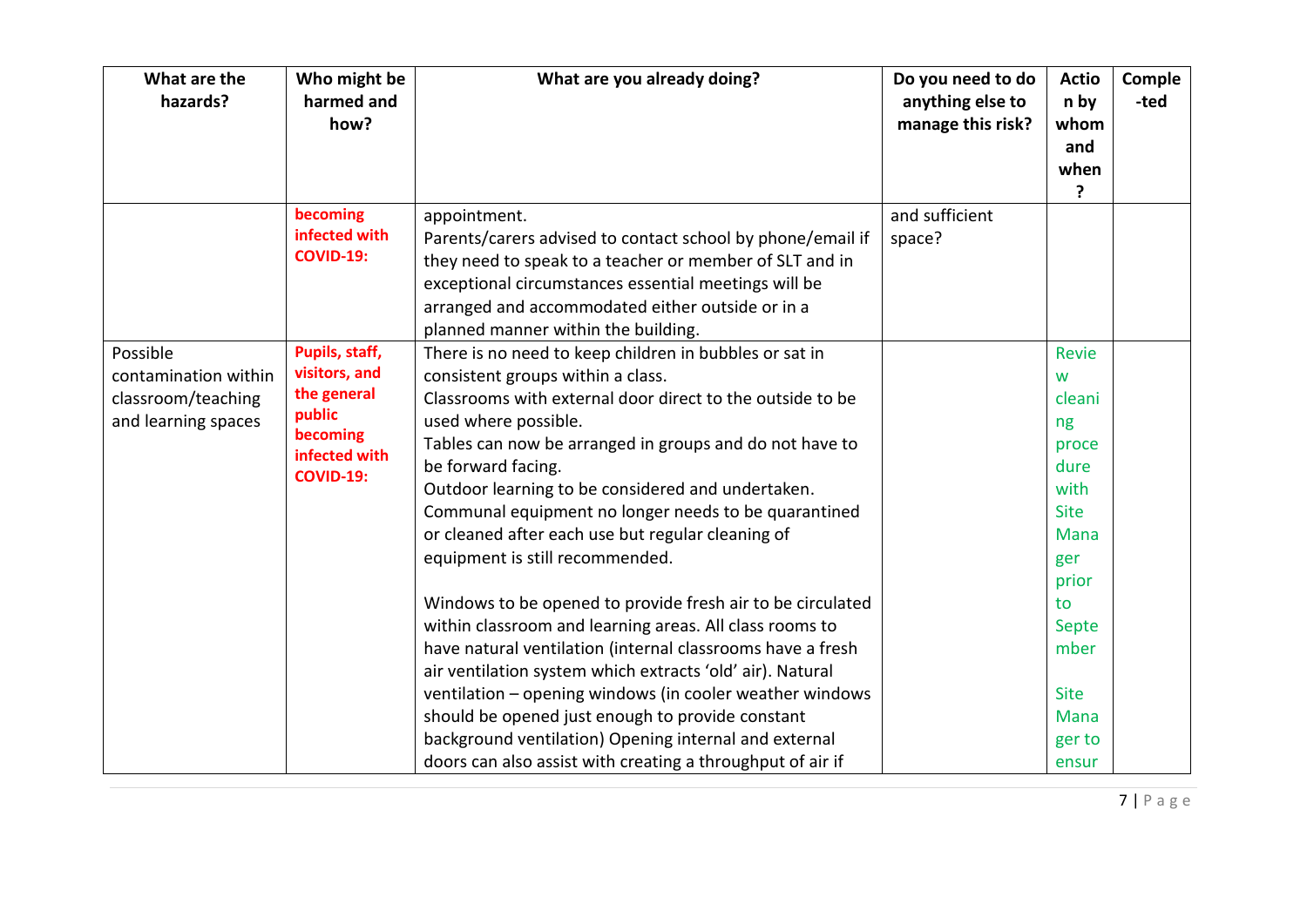| What are the<br>hazards?                                              | Who might be<br>harmed and<br>how?                                                                        | What are you already doing?                                                                                                                                                                                                                                                                                                                                                                                                                                                                                                                                                                                                  | Do you need to do<br>anything else to<br>manage this risk?                                                                                                                                  | <b>Actio</b><br>n by<br>whom<br>and<br>when<br>?                                                                                                        | Comple<br>-ted |
|-----------------------------------------------------------------------|-----------------------------------------------------------------------------------------------------------|------------------------------------------------------------------------------------------------------------------------------------------------------------------------------------------------------------------------------------------------------------------------------------------------------------------------------------------------------------------------------------------------------------------------------------------------------------------------------------------------------------------------------------------------------------------------------------------------------------------------------|---------------------------------------------------------------------------------------------------------------------------------------------------------------------------------------------|---------------------------------------------------------------------------------------------------------------------------------------------------------|----------------|
|                                                                       |                                                                                                           | they are not fire doors and the weather allows.<br>To balance the need for increased ventilation while<br>maintaining a comfortable temperature, the following<br>measures should also be used as appropriate:<br>opening high level windows in preference to low<br>$\blacksquare$<br>level to reduce draughts<br>increasing the ventilation while spaces are<br>unoccupied (e.g. between classes, during break and<br>lunch, when a room is unused)<br>Heating should be used as necessary to ensure comfort<br>levels are maintained particularly in occupied spaces.<br>Each class to have supply of disposable tissues. | No soft toys should<br>be brought from<br>home.<br>Teachers will be responsible<br>for the cleaning of<br>equipment and resources<br>used and will use<br>recommended cleaning<br>products. | e<br>cleani<br>ng<br>staff<br>are<br>fully<br>briefe<br>d on<br>expec<br>tation<br>s for<br>cleani<br>ng on<br>Septe<br>mber<br>1 <sup>st</sup><br>2021 |                |
| Possible<br>contamination from<br>use of toilet/welfare<br>facilities | Pupils, staff,<br>visitors, and<br>the general<br>public<br>becoming<br>infected with<br><b>COVID-19:</b> | Staff to only access toilet areas three at a time.<br>Year groups will have set toilets designated for their use.<br>Staff and pupils must wash hands thoroughly after using<br>toilet facilities (see handwashing).<br>Sufficient liquid soap will be available at all times in all<br>toilets, this will be checked daily by cleaners and will be                                                                                                                                                                                                                                                                          |                                                                                                                                                                                             | <b>Site</b><br>Mana<br>ger to<br>check<br>on<br>stocks                                                                                                  |                |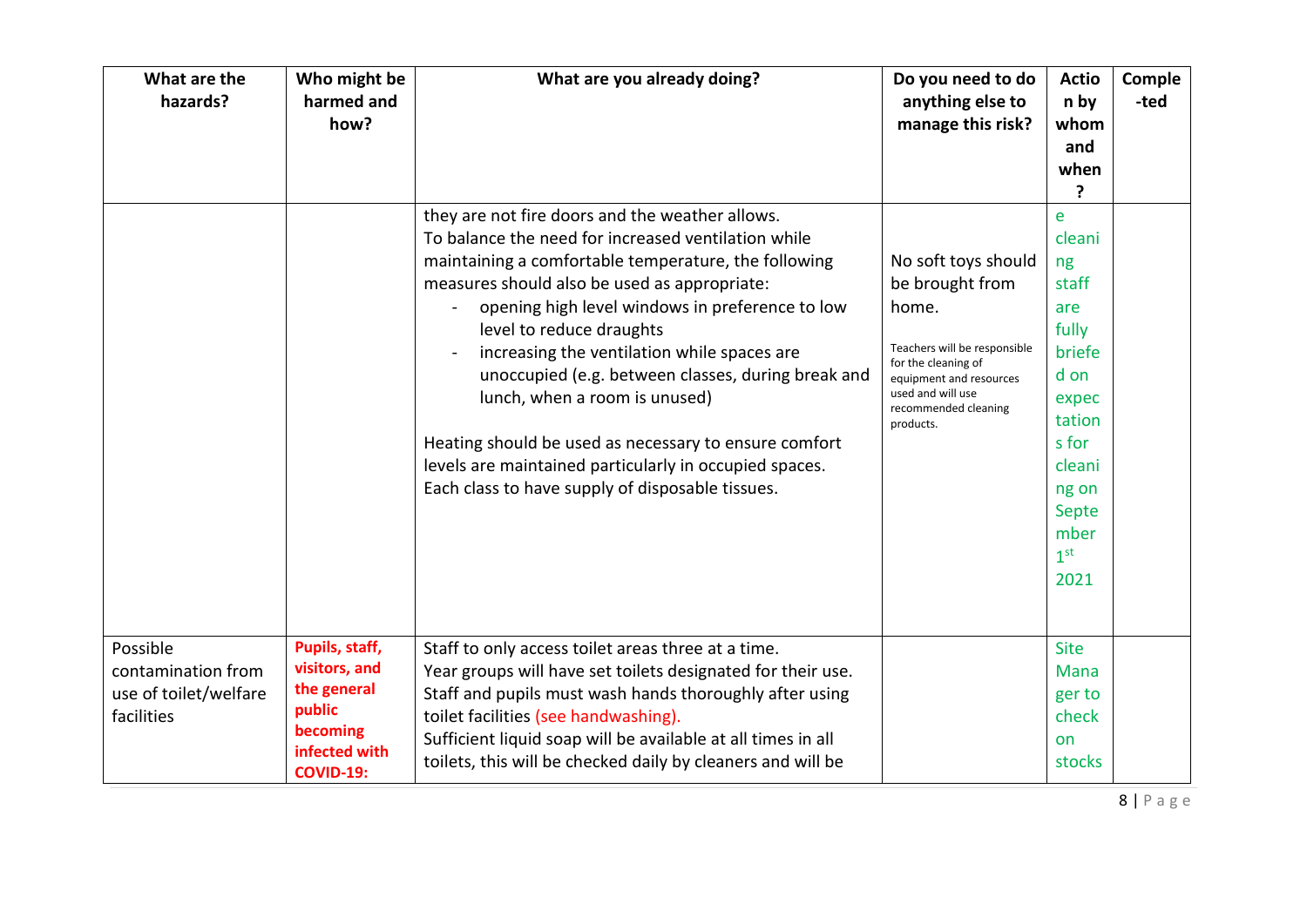| What are the<br>hazards?                                                                                        | Who might be<br>harmed and<br>how?                                                                                                          | What are you already doing?                                                                                                                                                                                                                                                                                                                                                      | Do you need to do<br>anything else to<br>manage this risk?                                                                                                                                                                         | <b>Actio</b><br>n by<br>whom<br>and<br>when<br>7                                                  | Comple<br>-ted |
|-----------------------------------------------------------------------------------------------------------------|---------------------------------------------------------------------------------------------------------------------------------------------|----------------------------------------------------------------------------------------------------------------------------------------------------------------------------------------------------------------------------------------------------------------------------------------------------------------------------------------------------------------------------------|------------------------------------------------------------------------------------------------------------------------------------------------------------------------------------------------------------------------------------|---------------------------------------------------------------------------------------------------|----------------|
|                                                                                                                 |                                                                                                                                             | topped up in between if required.<br>Only liquid soap is permitted in school.<br>Hand drying will be by disposable paper towels - Children's<br>toilets will have hand driers activated.                                                                                                                                                                                         |                                                                                                                                                                                                                                    | of<br>soap<br>in<br>toilets<br>regula<br>rly                                                      |                |
| Possible<br>contamination from<br>inadequate social<br>distancing in other<br>communal gatherings<br>- assembly | Pupils, staff,<br>visitors, and<br>the general<br>public<br>becoming<br>infected with<br><b>COVID-19:</b>                                   | Assemblies will take place in Key Stages and children will<br>sit in classes.<br>If an outbreak occurs - assemblies will return to TEAMS.                                                                                                                                                                                                                                        |                                                                                                                                                                                                                                    |                                                                                                   |                |
| Insufficient access to<br>first aid                                                                             | Pupils, staff,<br>visitors, and<br>the general<br>public may<br>sustain greater<br>injury through<br>inadequate<br>support and<br>treatment | Sufficient first aid provisions are in place in line with the<br>schools first aid risk assessment. - Trust officer to monitor<br>stock level and place orders in good time.<br>Staff will use mobile phones in an emergency to summon<br>support to their classroom by ringing the office or first<br>aider.<br>Mobile phones must not be used in classes for any other<br>use. | Review first aid risk<br>$assessment - with$<br>nursery, reception,<br>and yr. 1 pupils in<br>school their must<br>be as an absolute<br>minimum an<br>emergency<br>paediatric trained<br>member of staff on<br>site (ideally a 12- | <b>Staff</b><br>who<br>are<br>paedi<br>atric<br>first<br>aid<br>traine<br>d will<br>have<br>to be |                |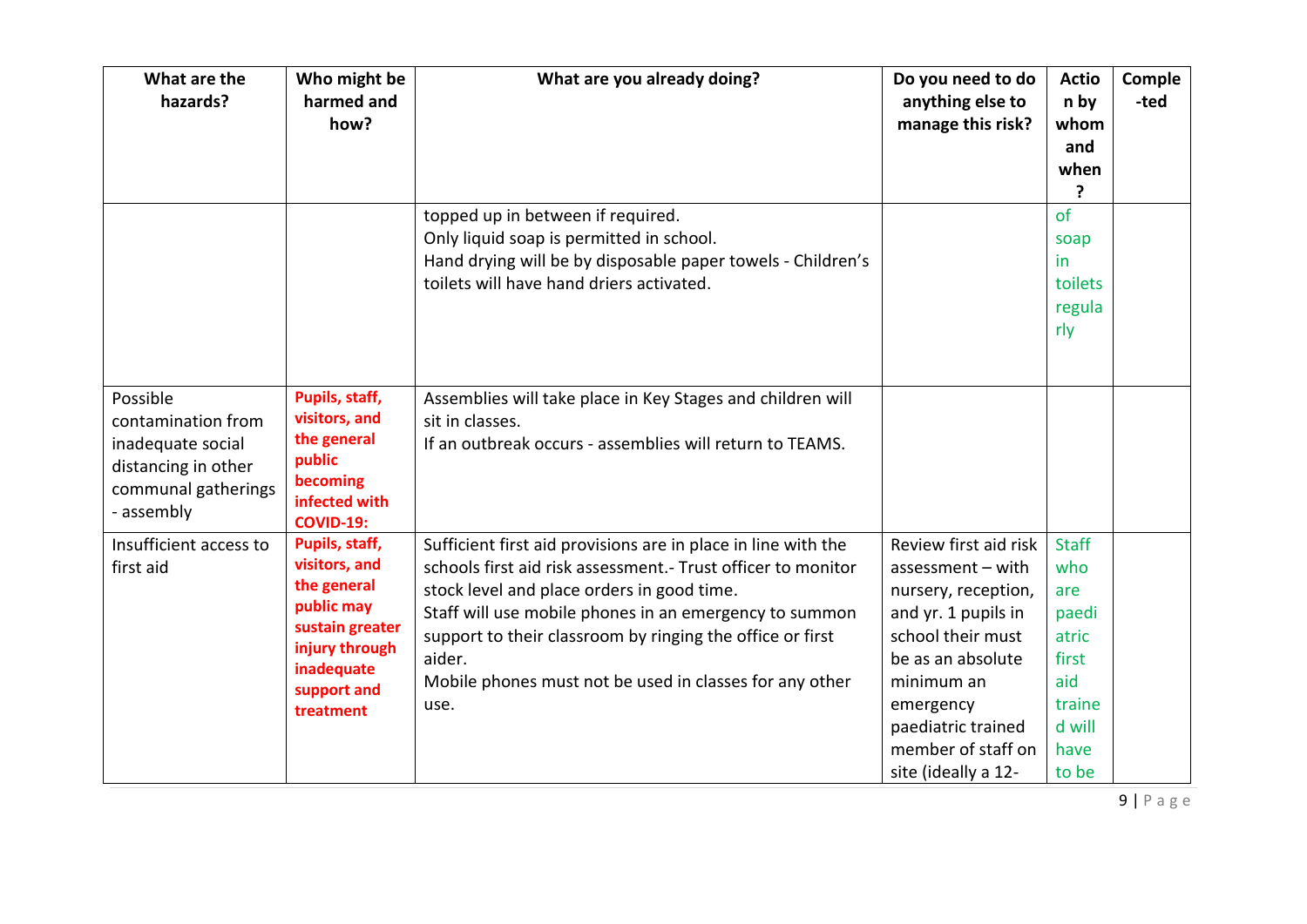| What are the<br>hazards? | Who might be<br>harmed and | What are you already doing?                                   | Do you need to do<br>anything else to | <b>Actio</b><br>n by | Comple<br>-ted |
|--------------------------|----------------------------|---------------------------------------------------------------|---------------------------------------|----------------------|----------------|
|                          | how?                       |                                                               | manage this risk?                     | whom                 |                |
|                          |                            |                                                               |                                       | and                  |                |
|                          |                            |                                                               |                                       | when                 |                |
|                          |                            |                                                               |                                       | ?                    |                |
|                          |                            |                                                               | hour paediatric                       | on                   |                |
|                          |                            |                                                               | trained first aider)                  | stand                |                |
|                          |                            |                                                               |                                       | by as                |                |
|                          |                            |                                                               |                                       | mobil                |                |
|                          |                            |                                                               |                                       | e                    |                |
|                          |                            |                                                               |                                       | respo                |                |
|                          |                            |                                                               |                                       | nders                |                |
|                          |                            |                                                               |                                       | for<br><b>Nurse</b>  |                |
|                          |                            |                                                               |                                       | ry/                  |                |
|                          |                            |                                                               |                                       | Recep                |                |
|                          |                            |                                                               |                                       | tion.                |                |
|                          |                            |                                                               |                                       | See                  |                |
|                          |                            |                                                               |                                       | note                 |                |
|                          |                            |                                                               |                                       | below                |                |
|                          |                            |                                                               |                                       | about                |                |
|                          |                            |                                                               |                                       | volunt               |                |
|                          |                            |                                                               |                                       | eers.                |                |
| Possible                 | Pupils, staff,             | Disposable gloves are universally recommended to be           | Set up a first aid                    |                      |                |
| contamination by         | visitors, and              | worn when providing first aid and this should be adhered      | station complete                      |                      |                |
| close contact when       | the general<br>public      | to.                                                           | with disposable                       |                      |                |
| providing first aid or   | becoming                   | Where it is considered necessary due to the close             | gloves, apron, face                   |                      |                |
| care to pupils           | infected with              | proximity of care required, visors, face masks and            | mask and visor.                       |                      |                |
|                          | <b>COVID-19:</b>           | disposable aprons are available and should be worn by         |                                       |                      |                |
|                          |                            | staff delivering first aid or providing care to children with | Also set up an                        |                      |                |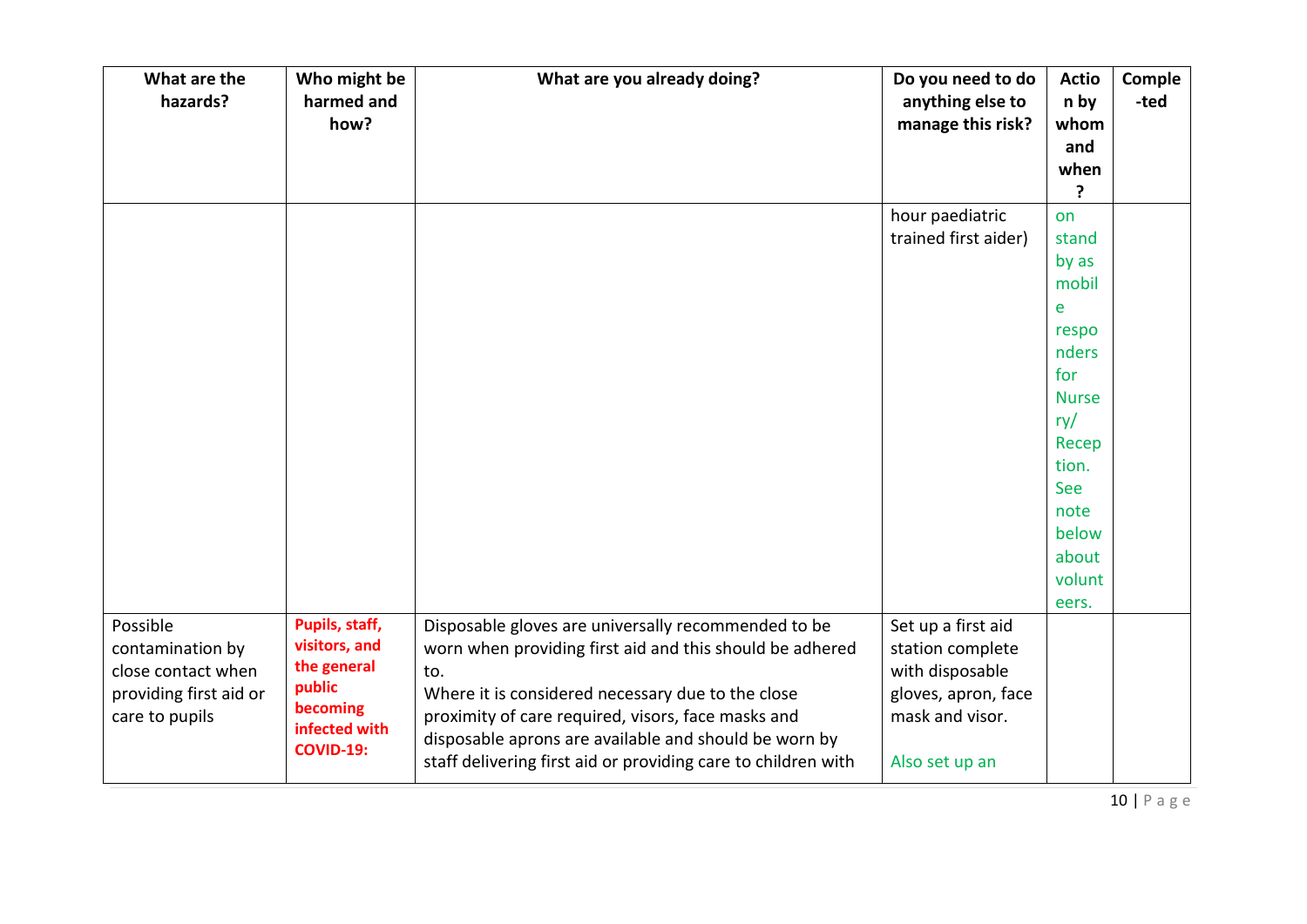| What are the<br>hazards? | Who might be<br>harmed and<br>how? | What are you already doing?                                   | Do you need to do<br>anything else to<br>manage this risk? | <b>Actio</b><br>n by<br>whom<br>and<br>when<br>? | Comple<br>-ted |
|--------------------------|------------------------------------|---------------------------------------------------------------|------------------------------------------------------------|--------------------------------------------------|----------------|
|                          |                                    | COVID symptoms. Staff will be shown how to put on and         | emergency                                                  |                                                  |                |
|                          |                                    | remove and dispose of PPE safely. All visors will be washed   | cleaning kit for                                           |                                                  |                |
|                          |                                    | and disinfected after use.                                    | cleaning vomit                                             |                                                  |                |
|                          |                                    |                                                               | from classrooms                                            |                                                  |                |
|                          |                                    | Staff are not required to wear facemasks to administer non    |                                                            |                                                  |                |
|                          |                                    | COVID related first aid but they may with to do so.           |                                                            |                                                  |                |
| Possible                 | Pupils, staff,                     | Symptomatic person should not be on site - see first          | Ideally we need an                                         |                                                  |                |
| contamination from a     | visitors, and                      | section.                                                      | empty room near                                            |                                                  |                |
| symptomatic person       | the general                        | Should a staff member arrive at school or become              | an exit, with a                                            |                                                  |                |
| on site                  | public<br>becoming                 | symptomatic whilst at school they will be required to leave   | window, big                                                |                                                  |                |
|                          | infected with                      | site immediately, if they need collecting, they will sit in a | enough for 1 staff                                         |                                                  |                |
|                          | <b>COVID-19:</b>                   | dedicated room, isolated.                                     | member and pupil                                           |                                                  |                |
|                          |                                    | Should a pupil become symptomatic whilst at school they       | to be 2m apart,                                            |                                                  |                |
|                          |                                    | will be isolated in a room with a closed door, supervised by  | ideally with a                                             |                                                  |                |
|                          |                                    | a staff member who will be required to wear a face mask,      | washable floor.                                            |                                                  |                |
|                          |                                    | visor, disposable gloves and apron for the duration of the    |                                                            |                                                  |                |
|                          |                                    | supervision. They should maintain a 2m distance from the      | All potentially                                            |                                                  |                |
|                          |                                    | child. Parent/carer will be contacted and required to         | contaminated                                               |                                                  |                |
|                          |                                    | collect pupil immediately. Parent to be advised to have       | waste/PPE must be                                          |                                                  |                |
|                          |                                    | child tested for virus within 3 days.                         | placed in a plastic                                        |                                                  |                |
|                          |                                    | Staff member supervising will then remove all PPE and         | bag and sealed,                                            |                                                  |                |
|                          |                                    | dispose on into a plastic bag for immediate disposal          | then placed inside                                         |                                                  |                |
|                          |                                    | outside and will wash hands thoroughly - staff member         | another plastic bag                                        |                                                  |                |
|                          |                                    | will be given the option to go home and thoroughly            | and sealed, then                                           |                                                  |                |
|                          |                                    | shower/change clothes prior to returning to school.           | securely stored for                                        |                                                  |                |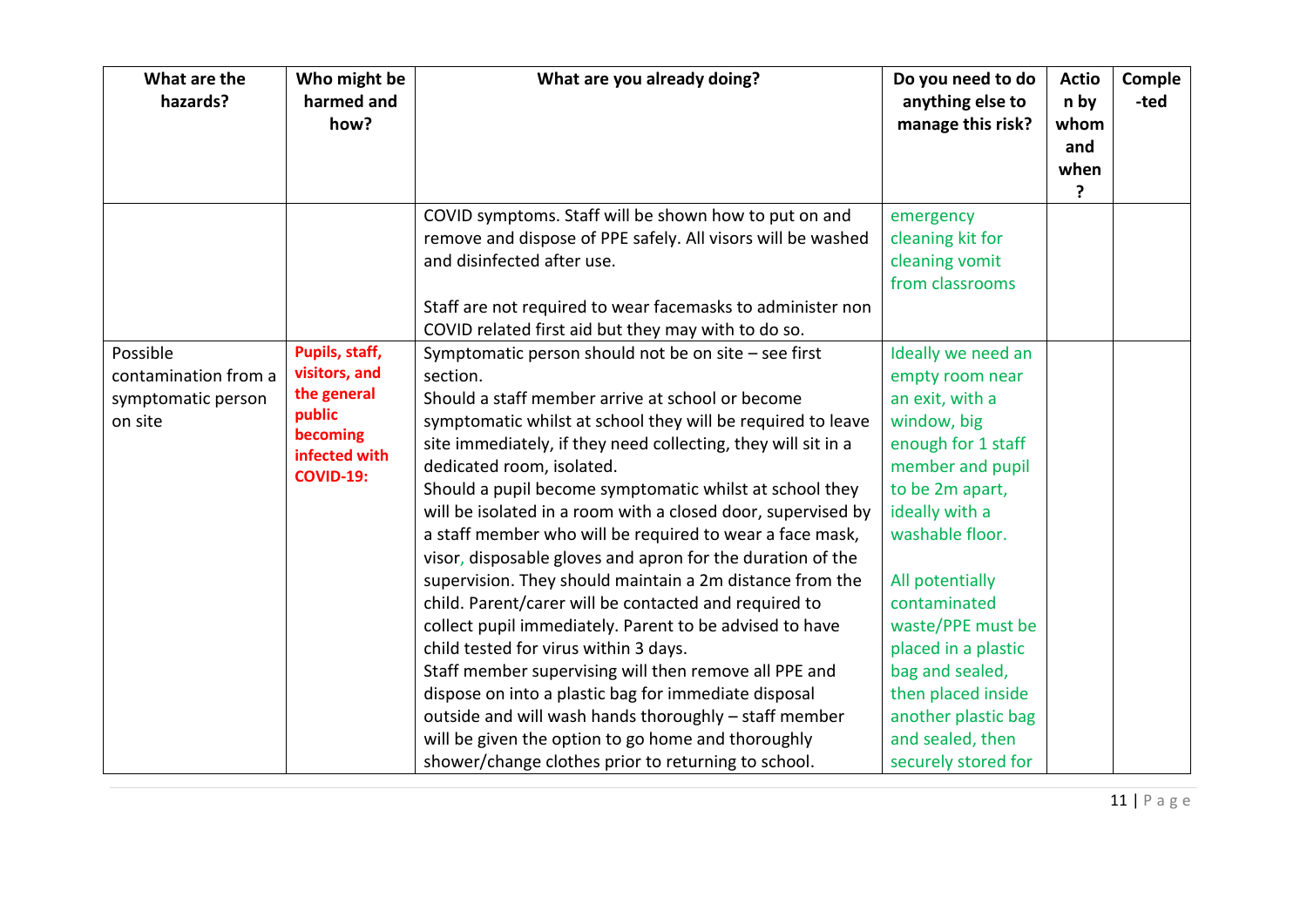| What are the<br>hazards?                         | Who might be<br>harmed and<br>how?                                                                       | What are you already doing?                                                                                                                                                                                                                                                                                                                                                                                                                                                                                                            | Do you need to do<br>anything else to<br>manage this risk?                                                                           | <b>Actio</b><br>n by<br>whom<br>and<br>when<br>? | Comple<br>-ted |
|--------------------------------------------------|----------------------------------------------------------------------------------------------------------|----------------------------------------------------------------------------------------------------------------------------------------------------------------------------------------------------------------------------------------------------------------------------------------------------------------------------------------------------------------------------------------------------------------------------------------------------------------------------------------------------------------------------------------|--------------------------------------------------------------------------------------------------------------------------------------|--------------------------------------------------|----------------|
|                                                  |                                                                                                          | Government guidance will then be followed in conjunction<br>with the Kat policy for managing suspected cases of Covid<br>19<br>https://www.keystoneacademytrust.org.uk/assets/ckfinde<br>r library/files/KAT%20Managing%20Suspected%20Cases%<br>20of%20Covid-19%20Policy.pdf<br>The area and classroom will then be thoroughly cleaned<br>with normal household bleach. Once bleached the area<br>must then be rinsed with soap water and dried. When not<br>in use, the bleach must be stored in a locked area away<br>from children. | 72 hours before<br>placing in normal<br>waste. Eye<br>protection to be<br>thoroughly<br>disinfected using<br>recommended<br>products |                                                  |                |
| Inadequate<br>management of<br>circulation areas | Pupils, staff,<br>visitors, and<br>the general<br>public<br>becoming<br>infected with<br><b>COVID-19</b> | The movement of staff and pupils around the school to be<br>planned and managed when moving to different areas for<br>break times, lunch times and when accessing other areas<br>with unnecessary movement around the school restricted.                                                                                                                                                                                                                                                                                               |                                                                                                                                      | <b>Site</b><br>Mana<br>ger-<br>ongoi<br>ng       |                |
| Possible<br>contamination from                   | Pupils, staff,<br>visitors, and                                                                          | There is no longer a requirement to socially distance in<br>school; however, some staff may feel more comfortable                                                                                                                                                                                                                                                                                                                                                                                                                      |                                                                                                                                      |                                                  |                |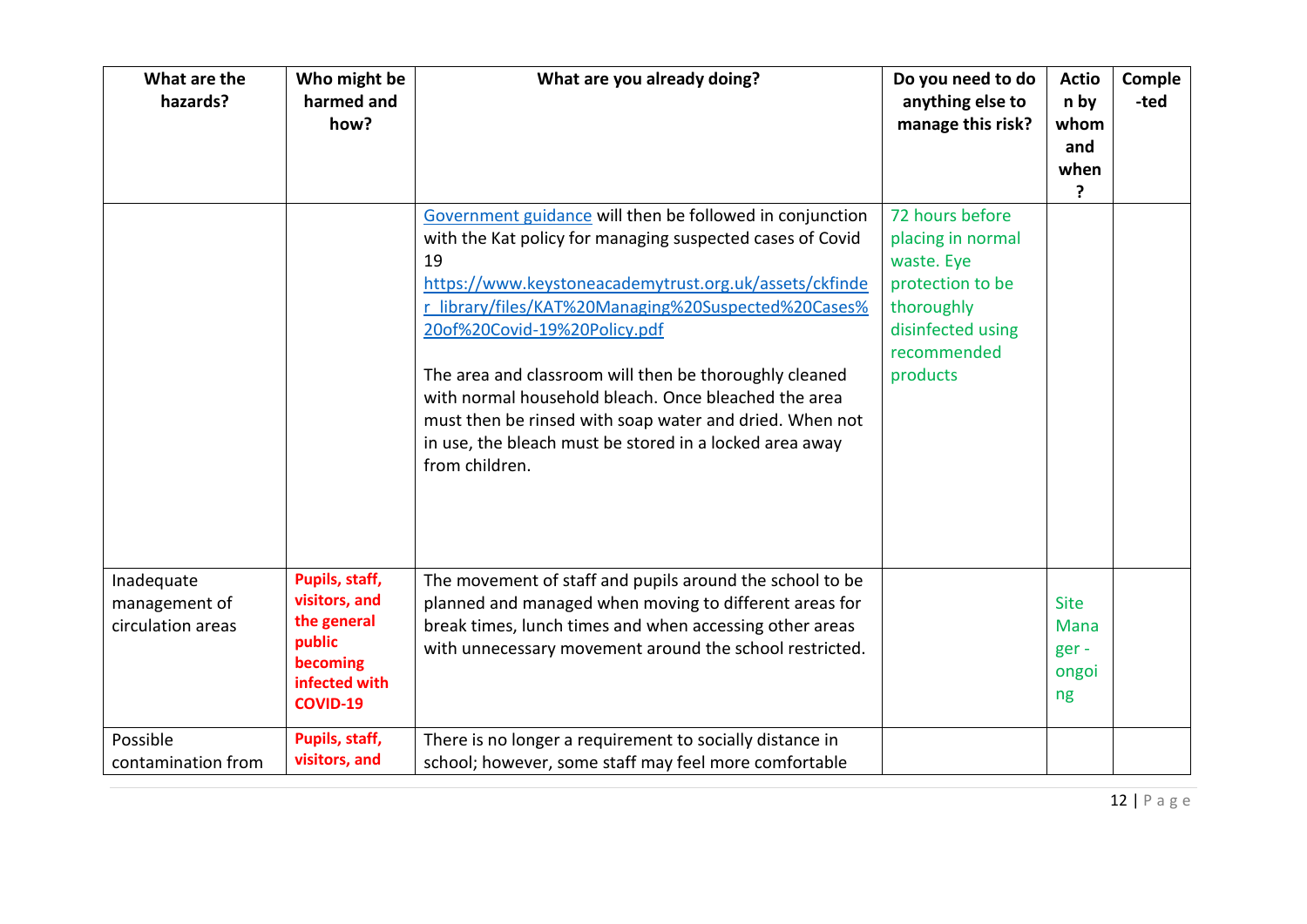| What are the<br>hazards?                                                                                                             | Who might be<br>harmed and<br>how?                                                                       | What are you already doing?                                                                                                                                                                                                                                                                                                                                                                                                                                                                                                                                                                                                                | Do you need to do<br>anything else to<br>manage this risk?                                                     | <b>Actio</b><br>n by<br>whom<br>and<br>when<br>? | Comple<br>-ted |
|--------------------------------------------------------------------------------------------------------------------------------------|----------------------------------------------------------------------------------------------------------|--------------------------------------------------------------------------------------------------------------------------------------------------------------------------------------------------------------------------------------------------------------------------------------------------------------------------------------------------------------------------------------------------------------------------------------------------------------------------------------------------------------------------------------------------------------------------------------------------------------------------------------------|----------------------------------------------------------------------------------------------------------------|--------------------------------------------------|----------------|
| inadequate social<br>Distancing/equipmen<br>t contamination in<br>staff areas i.e.<br>staffroom, staff<br>offices, PPA rooms<br>etc. | the general<br>public<br>becoming<br>infected with<br><b>COVID-19</b>                                    | keeping their distance from other staff.<br>The main staff room will now be in use and other<br>staffrooms returned to their original use. (Mezz rooms for<br>PPA etc.) Regular cleaning of high touch areas will still need<br>to take place. Communal staff room equipment should be<br>cleaned after use and desks in Mezz wiped after each PPA.<br>Windows/doors to be opened to enable circulation of fresh<br>air when occupied.<br>PPA will now be back on site for all year groups.<br>Staff meetings will be face to face and take place in a<br>classroom.<br>In the event of an outbreak - these procedures will be<br>revised. |                                                                                                                |                                                  |                |
| Insufficient or<br>ineffective cleaning                                                                                              | Pupils, staff,<br>visitors, and<br>the general<br>public<br>becoming<br>infected with<br><b>COVID-19</b> | Cleaners should continue to wear clothing and PPE as<br>determined by their existing risk assessments.<br>Standard cleaning regimes have been adapted and<br>updated to ensure all areas being used are cleaned daily<br>with all hard surfaces disinfected with recommended<br>cleaning products (where appropriate, disposable<br>cloths/tissue to be used for hard surfaces such as desks,<br>bookcases etc) in addition to standard cleaning regimes.                                                                                                                                                                                  | <b>Update cleaning</b><br>procedure<br>Detailed school-<br>specific cleaning<br><b>RA</b> completed<br>13/5/20 |                                                  |                |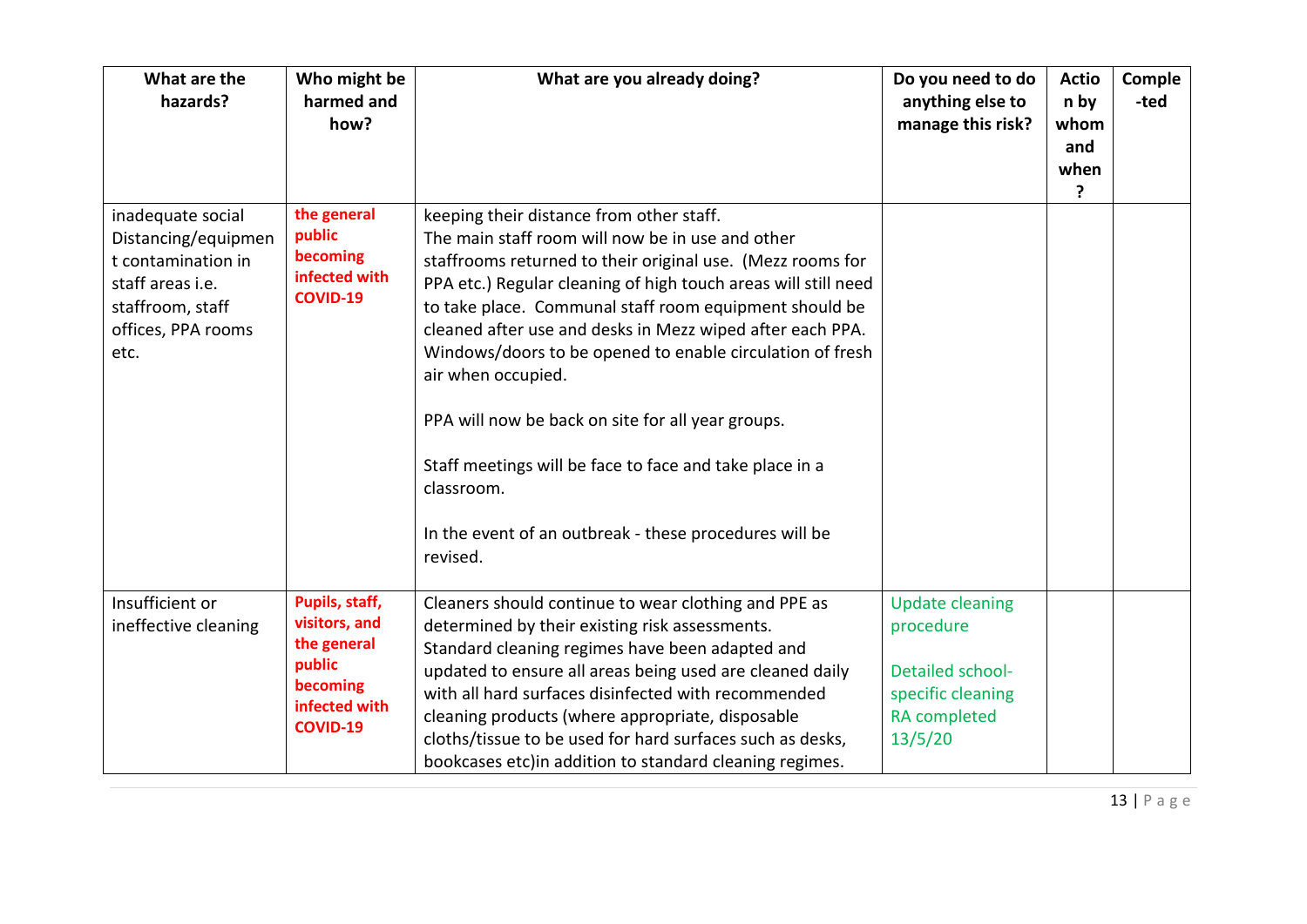| What are the<br>hazards?                                          | Who might be<br>harmed and<br>how?                                                    | What are you already doing?                                                                                                                                                                                                                                                                                                                                                                                                                                                                                                                                                                                                                                                                                                                                                                                                                                                                                                                                                                                         | Do you need to do<br>anything else to<br>manage this risk? | <b>Actio</b><br>n by<br>whom<br>and<br>when<br>?        | Comple<br>-ted |
|-------------------------------------------------------------------|---------------------------------------------------------------------------------------|---------------------------------------------------------------------------------------------------------------------------------------------------------------------------------------------------------------------------------------------------------------------------------------------------------------------------------------------------------------------------------------------------------------------------------------------------------------------------------------------------------------------------------------------------------------------------------------------------------------------------------------------------------------------------------------------------------------------------------------------------------------------------------------------------------------------------------------------------------------------------------------------------------------------------------------------------------------------------------------------------------------------|------------------------------------------------------------|---------------------------------------------------------|----------------|
|                                                                   |                                                                                       | Toilet and washroom areas, food preparation areas are<br>cleaned at least twice daily.<br>Staff are expected to keep their area clean and tidy during<br>the day, clearing up after themselves and wiping surfaces<br>with disinfectant spray and disposable tissue as they go<br>along - not wipes.<br>Areas not in use are closed and locked off so cleaning can<br>be concentrated where required.<br>Only disposable cloths should be used for cleaning<br>surfaces.<br>Where non disposable mops are used, cross contamination<br>must be carefully considered, and these must be<br>disinfected daily after use and replaced at least weekly.<br>Additional cleaning of touch points is taking place daily (all<br>door handles, push plates, window openings, light<br>switches, and handrails).<br>All internal bins will be emptied daily to external bins.<br>In the event of a confirmed or suspected COVID-19 case in<br>the school, government guidelines for additional cleaning<br>will be followed. | Add in any other<br>touch points you<br>may have           |                                                         |                |
| Ineffective<br>management of<br>potentially<br>contaminated waste | Pupils, staff,<br>visitors, and<br>the general<br>public<br>becoming<br>infected with | Standard waste will continue to be managed in line with<br>existing arrangements.<br>Any waste that is considered to be potentially<br>infected/contaminated will be double bagged before<br>placing immediately in the external bins; this will include                                                                                                                                                                                                                                                                                                                                                                                                                                                                                                                                                                                                                                                                                                                                                            |                                                            | <b>Site</b><br><b>Mana</b><br>ger to<br>monit<br>$or -$ |                |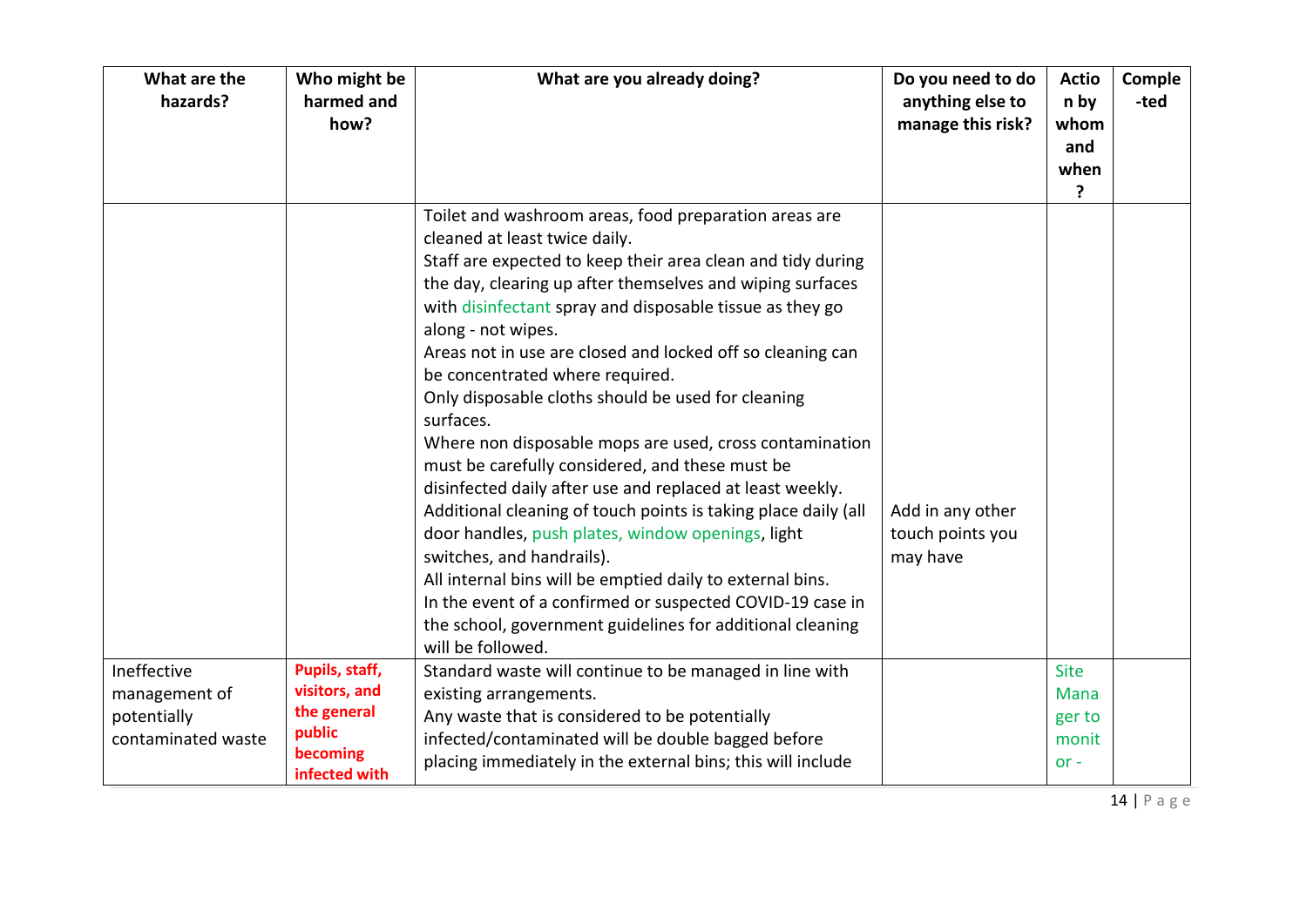| What are the<br>hazards?                                                                                                                             | Who might be<br>harmed and<br>how?                                                                                             | What are you already doing?                                                                                                                                                                                                                                                                                                                                                                                                                                                                                                                                                                                                                | Do you need to do<br>anything else to<br>manage this risk? | <b>Actio</b><br>n by<br>whom<br>and<br>when<br>? | Comple<br>-ted |
|------------------------------------------------------------------------------------------------------------------------------------------------------|--------------------------------------------------------------------------------------------------------------------------------|--------------------------------------------------------------------------------------------------------------------------------------------------------------------------------------------------------------------------------------------------------------------------------------------------------------------------------------------------------------------------------------------------------------------------------------------------------------------------------------------------------------------------------------------------------------------------------------------------------------------------------------------|------------------------------------------------------------|--------------------------------------------------|----------------|
|                                                                                                                                                      | <b>COVID-19</b>                                                                                                                | any used PPE and any used tissues by persons who are<br>unwell and awaiting collection. Such waste must be<br>securely stored for 72 hours before placing in the normal<br>waste.                                                                                                                                                                                                                                                                                                                                                                                                                                                          |                                                            | ongoi<br>ng                                      |                |
| Ineffective<br>safeguarding<br>measures                                                                                                              | <b>Pupils may be</b><br>more<br>vulnerable<br>during times of<br>uncertainty,<br>stress, or<br>financial strain                | School has robust safeguarding measures in place with a<br>Designated Safeguarding Lead who is available.<br>All staff have had safeguarding training, updated in<br>September 2021.<br>Staff have been reminded of the importance to look out<br>and not changes to "normal" behaviours of pupils and<br>report any concerns immediately.<br>Continue to monitor wellbeing of vulnerable pupils who<br>may not have been in school.<br>Duty staff (including pastoral team) to be available as<br>pupils come into school/throughout the day.<br>Key safeguarding information to be shared with the next<br>class teacher as appropriate. | Is your DSL in<br>school and<br>available?                 | <b>DSLs</b>                                      |                |
| Stress and anxiety of<br>staff due to<br>uncertainty, changes<br>to working<br>arrangements,<br>changes to home<br>arrangements and<br>concern about | <b>Staff may</b><br>experience<br>higher levels of<br>stress and<br>anxiety<br><b>Potential</b><br>increase in<br>incidents of | School have stress and wellbeing procedures in place with<br>staff able to access resources to gain support both via<br>school and externally.<br>Mental health and wellbeing information has been shared<br>with staff.<br>SLT regularly checking on staff and have an open door to<br>discuss concerns.<br>SLT reassuring staff and communicating thoroughly and                                                                                                                                                                                                                                                                         | Review procedures<br>and support<br>available to staff     | <b>Strate</b><br>gic<br>Team                     |                |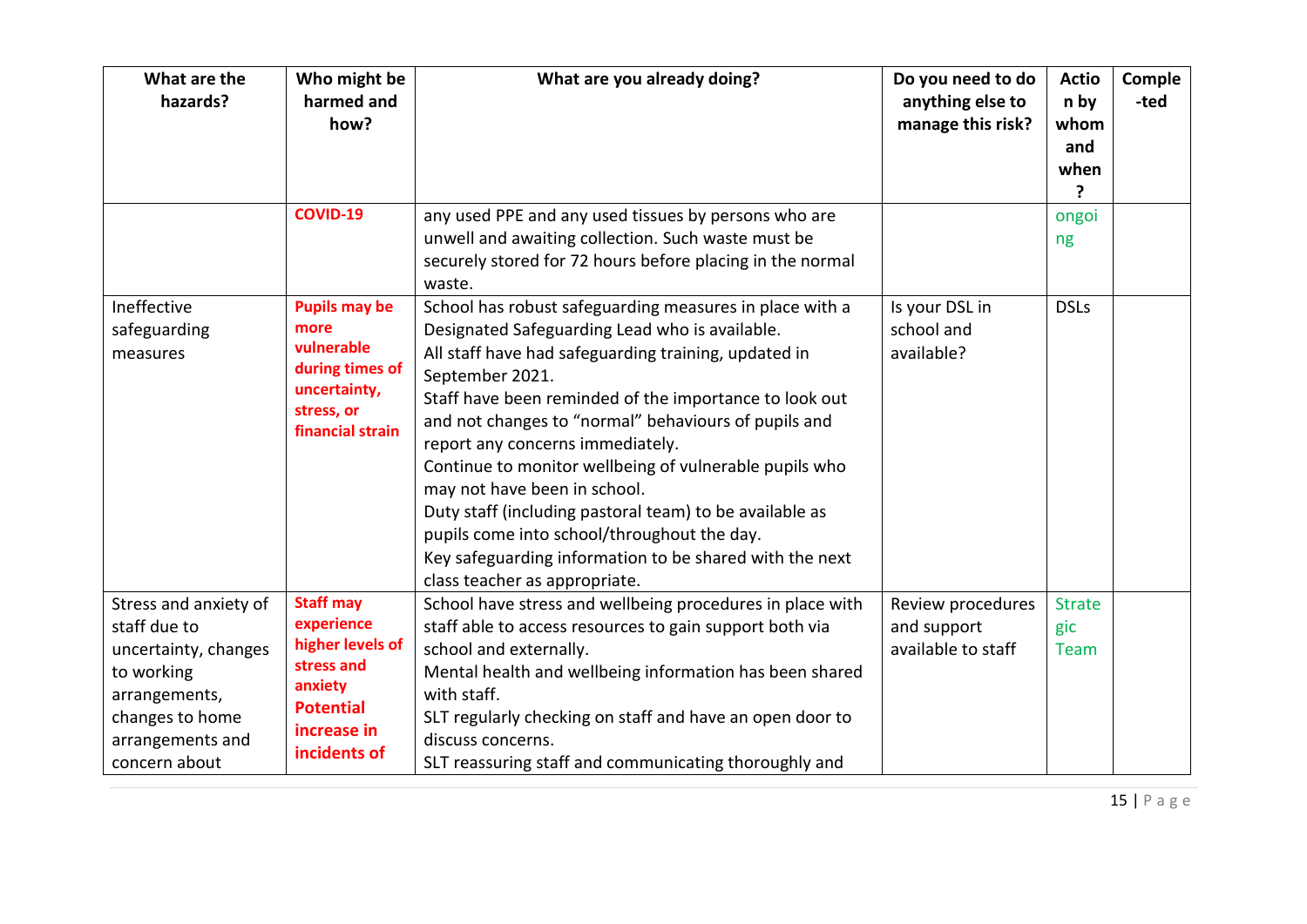| What are the<br>hazards?                                                                                                                                                                                         | Who might be<br>harmed and<br>how?                                                  | What are you already doing?                                                                                                                                                                                                                                                                                                                                                                                                                                                                                                                                  | Do you need to do<br>anything else to<br>manage this risk? | <b>Actio</b><br>n by<br>whom<br>and<br>when<br>ŗ                                                               | Comple<br>-ted |
|------------------------------------------------------------------------------------------------------------------------------------------------------------------------------------------------------------------|-------------------------------------------------------------------------------------|--------------------------------------------------------------------------------------------------------------------------------------------------------------------------------------------------------------------------------------------------------------------------------------------------------------------------------------------------------------------------------------------------------------------------------------------------------------------------------------------------------------------------------------------------------------|------------------------------------------------------------|----------------------------------------------------------------------------------------------------------------|----------------|
| contracting COVID-19                                                                                                                                                                                             | <b>Domestic</b><br>violence                                                         | opening all measures, controls, and arrangements in place<br>to maintain safety.                                                                                                                                                                                                                                                                                                                                                                                                                                                                             |                                                            |                                                                                                                |                |
| Pupils and staff<br>arriving at school in<br>face coverings<br>providing a greater<br>risk to infection<br>through touching<br>face covering or<br>removing and<br>disposing of the face<br>covering incorrectly | <b>Pupils and staff</b><br><b>Increased risk</b><br>of cross<br>infection           | Message to all parents that pupils and staff have been<br>advised that face coverings are no longer required (this<br>guidance will be continually revisited in line with<br>government guidance).<br>All staff will be shown how to remove face coverings (after<br>use for first aid or intimate care) correctly to prevent the<br>spread of the virus. These face coverings will then be<br>disposed of in a covered bin or, for reusable masks, placed<br>in a sealed plastic bag.                                                                       | SLT letter to<br>parents about<br>returning to school      |                                                                                                                |                |
| <b>SEND pupils</b>                                                                                                                                                                                               |                                                                                     |                                                                                                                                                                                                                                                                                                                                                                                                                                                                                                                                                              |                                                            |                                                                                                                |                |
| Pupils and or their<br>parents might have<br>increased anxiety<br>about returning to<br>school                                                                                                                   | <b>Increased</b><br>anxiety leading<br>to behaviour<br>issues or non-<br>attendance | Social stories are provided for SEND pupils sharing what<br>pupils might expect on their return to school.<br>Risk assessments are completed for each SEND pupil to<br>ensure that their individual needs have been considered<br>these should be shared with the class teacher and any TA<br>working in the classroom or with the individual pupil.<br>Transition information sent out to all parents- some<br>parents may receive additional phone calls to support their<br>understanding<br>A transition day arranged for SEND pupils to visit their new |                                                            | <b>SEND</b><br>CO <sub>to</sub><br>ensur<br>e that<br>all<br><b>SEND</b><br>pupils<br>have<br>their<br>transit |                |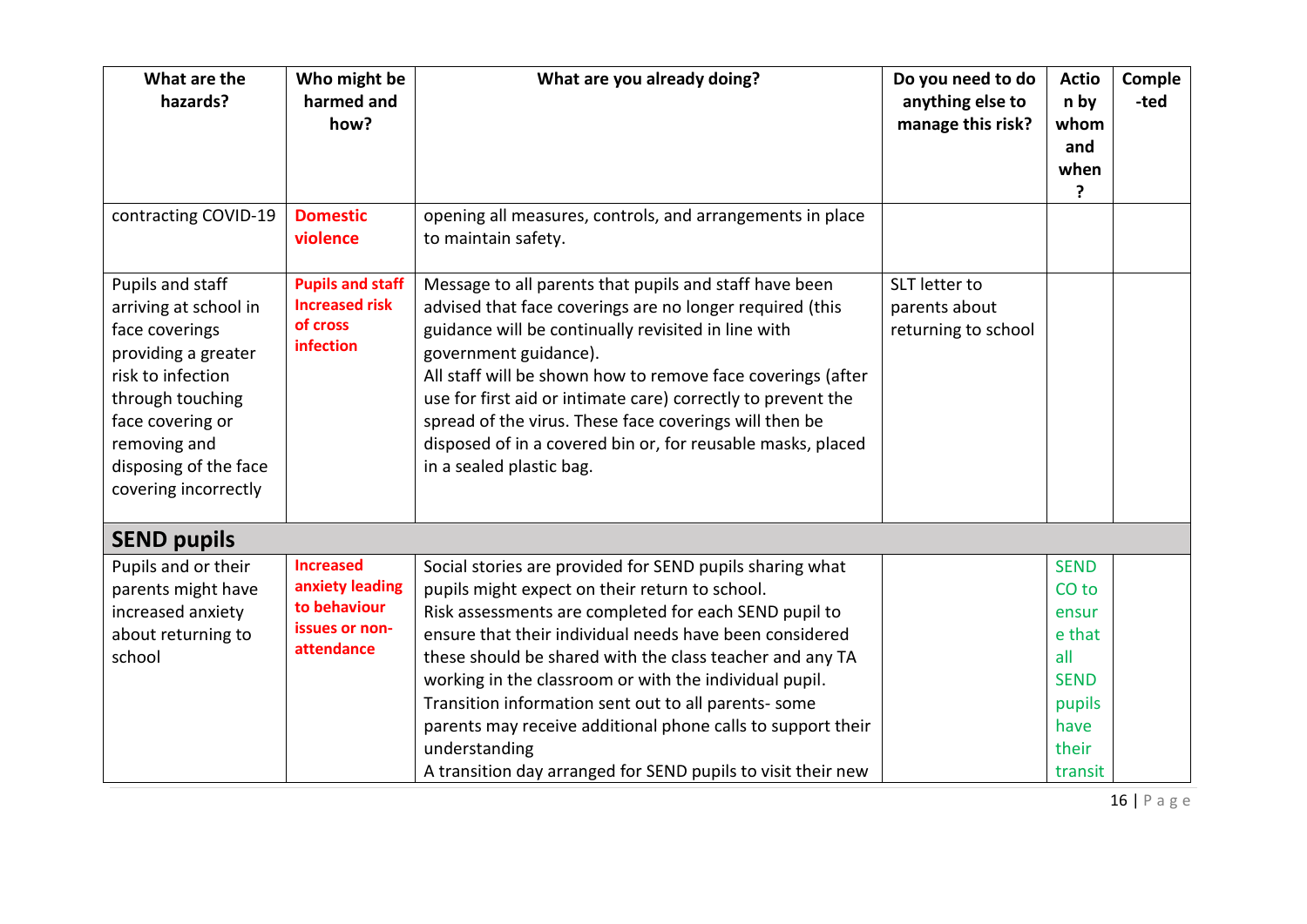| What are the<br>hazards?                                                                                                                                 | Who might be<br>harmed and<br>how?                                                                                  | What are you already doing?                                                                                                                                                                                                                                                                                                                                                                                                                            | Do you need to do<br>anything else to<br>manage this risk?                   | <b>Actio</b><br>n by<br>whom<br>and<br>when<br>7 | Comple<br>-ted |
|----------------------------------------------------------------------------------------------------------------------------------------------------------|---------------------------------------------------------------------------------------------------------------------|--------------------------------------------------------------------------------------------------------------------------------------------------------------------------------------------------------------------------------------------------------------------------------------------------------------------------------------------------------------------------------------------------------------------------------------------------------|------------------------------------------------------------------------------|--------------------------------------------------|----------------|
|                                                                                                                                                          |                                                                                                                     | classroom and meet their new teacher                                                                                                                                                                                                                                                                                                                                                                                                                   |                                                                              | ion<br>needs<br>met                              |                |
| Pupils might not want<br>to come into school<br>and abscond                                                                                              | <b>Pupils</b>                                                                                                       | Exits from school are monitored during times when gates<br>need to be open<br>Staff are ready to greet pupils in class and support them<br>during transition times during the day.                                                                                                                                                                                                                                                                     | At risk children<br>clearly identified<br>and progress<br>reviewed regularly | <b>SEND</b><br>Co                                |                |
| <b>Staff Issues</b>                                                                                                                                      |                                                                                                                     |                                                                                                                                                                                                                                                                                                                                                                                                                                                        |                                                                              |                                                  |                |
| Supply staff, outside<br>agencies and<br>peripatetic staff<br>sports coaches,<br>moving between<br>schools and<br>spreading the<br>infection of Covid 19 | <b>Staff and pupils</b><br>and their<br>families<br>through<br>increased local<br><b>R</b> rate                     | All staff that work in more than one setting should ensure<br>that each school has a list of all the settings that they work<br>in.<br>Each school should keep a careful record of all<br>groups/individuals that come into contact with these staff<br>for the purpose of Track and Trace if required.<br>There should be a simple checklist provided to these staff<br>which covers how they should conduct themselves on our<br>site and elsewhere. | Clear register                                                               | <b>Office</b><br>staff                           |                |
| Volunteers moving<br>between home and<br>school and spreading<br>the infection of Covid<br>19                                                            | <b>Increased risk</b><br>of infection<br>due to<br><b>increased</b><br>number of<br>external<br><b>interactions</b> | Volunteers will be invited back into school but if an<br>outbreak should occur this will be revised.                                                                                                                                                                                                                                                                                                                                                   |                                                                              | Office<br>staff                                  |                |